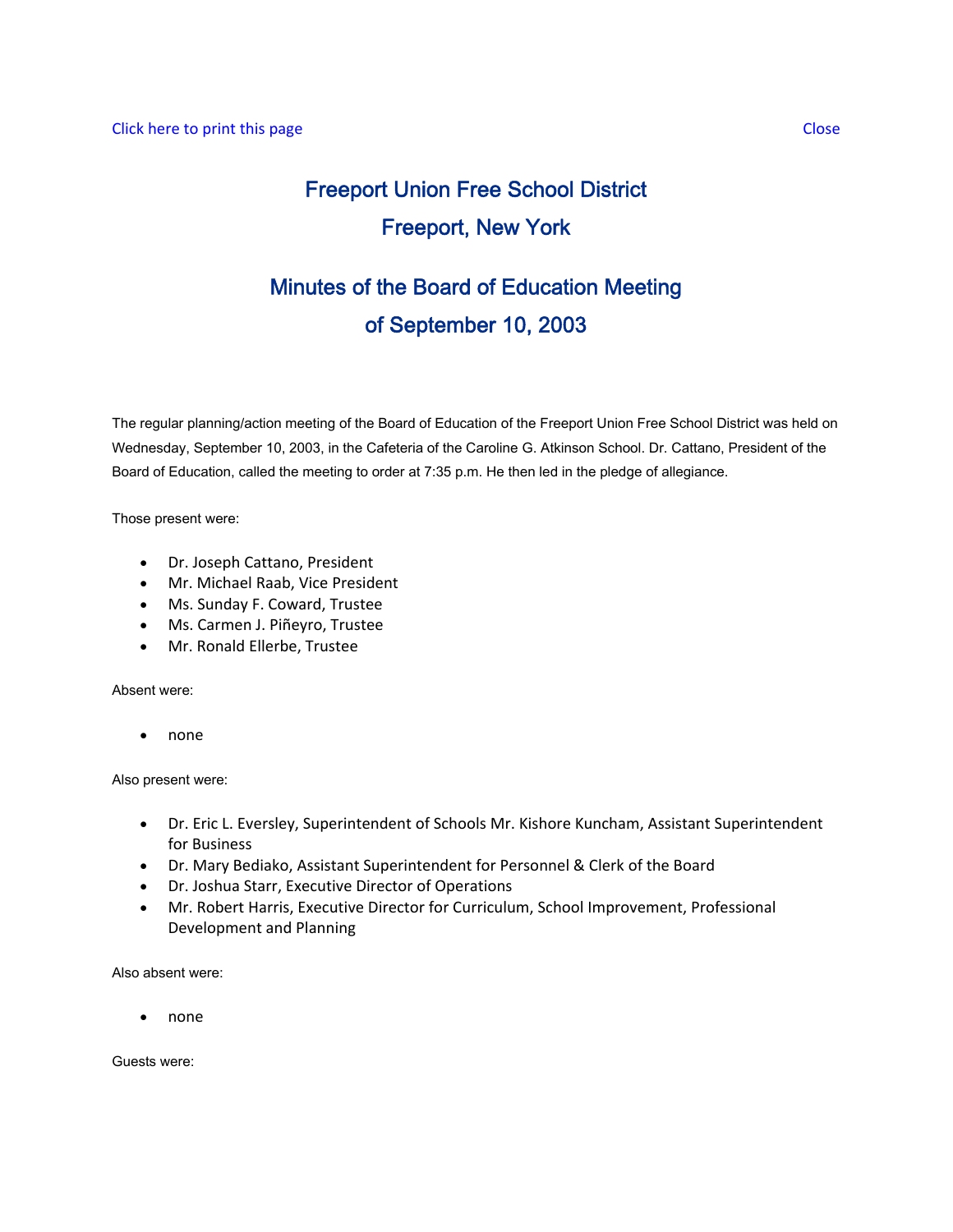• none

The number of people in the audience at the opening of the meeting was 15.

## Superintendent's Report

Dr. Eversley, Superintendent of Schools, reported to the Board and public that the opening day of school was "spectacular." The work and hard planning by Teachers, Administrators, PTA Members and Staff made the First Day Celebration a wonderful success. On September 3 rd, 2003, when the Teachers and School Staff returned "First Day," a Community Barbeque, was held. Attendance by the community was between 1,800 and 2,00 people. On September 4<sup>th</sup>, 2003, the first day of school for the students, parents were invited to attend school with their children. More than 1,500 parents were able to participate in the "Take Your Parents to School" day. Dr. Eversley thanked parents, staff, community and all the people who made it such a successful series of events. Dr. Eversley called upon Debra Mulé, PTA Council President, who gave a brief report on how the First Day Celebration came into being and how an idea became reality. She thanked everyone who helped make it a success and said she hopes it becomes a tradition.

Dr. Eversley welcomed Spiro Colaitis, Director of Facilities, back from Military Duty.

The Superintendent then introduced the new Administrators of Freeport Public Schools. They are:

- John O'Mard, Principal, J. W. Dodd Middle School, Vernex Harding, Assistant Principal, Columbus Avenue School;
- Estelle Weiss, Director of Adult Continuing /Community Education, Career Education and School, Business and Community Partnerships; and,
- Dr. Nicholas Tzimopoulos, Science Coordinator.

Dr. Eversley asked Dr. Bediako to report on other staff hiring for the 2003-2004 School Year.

Dr. Bediako, Assistant Superintendent for Personnel & Clerk of the Board, reported that to date Personnel had processed 95 individuals for employment for the current school year. These include Teachers, Administrators, Teaching Assistants, Clerical, Custodial, Guidance Counselors, Speech Therapists and School Psychologists. To date all classrooms have been staffed with the exception of two. The remaining 2 positions are one Special Education position (a late resignation) and one ESL Teacher at Bayview Avenue School (a late request for a leave of absence for child care). Dr. Bediako informed the Board that interviews are scheduled and these positions were expected to be filled by the end of the week.

Dr. Eversley reported to the Board that J. W. Dodd Middle School is on the New York State list of Schools in Need of Improvement. He also stated that Freeport High School has been listed as a School in Need of Academic Progress.

Mr. Harris, Executive Director for Curriculum, School Improvement, Professional Development and Planning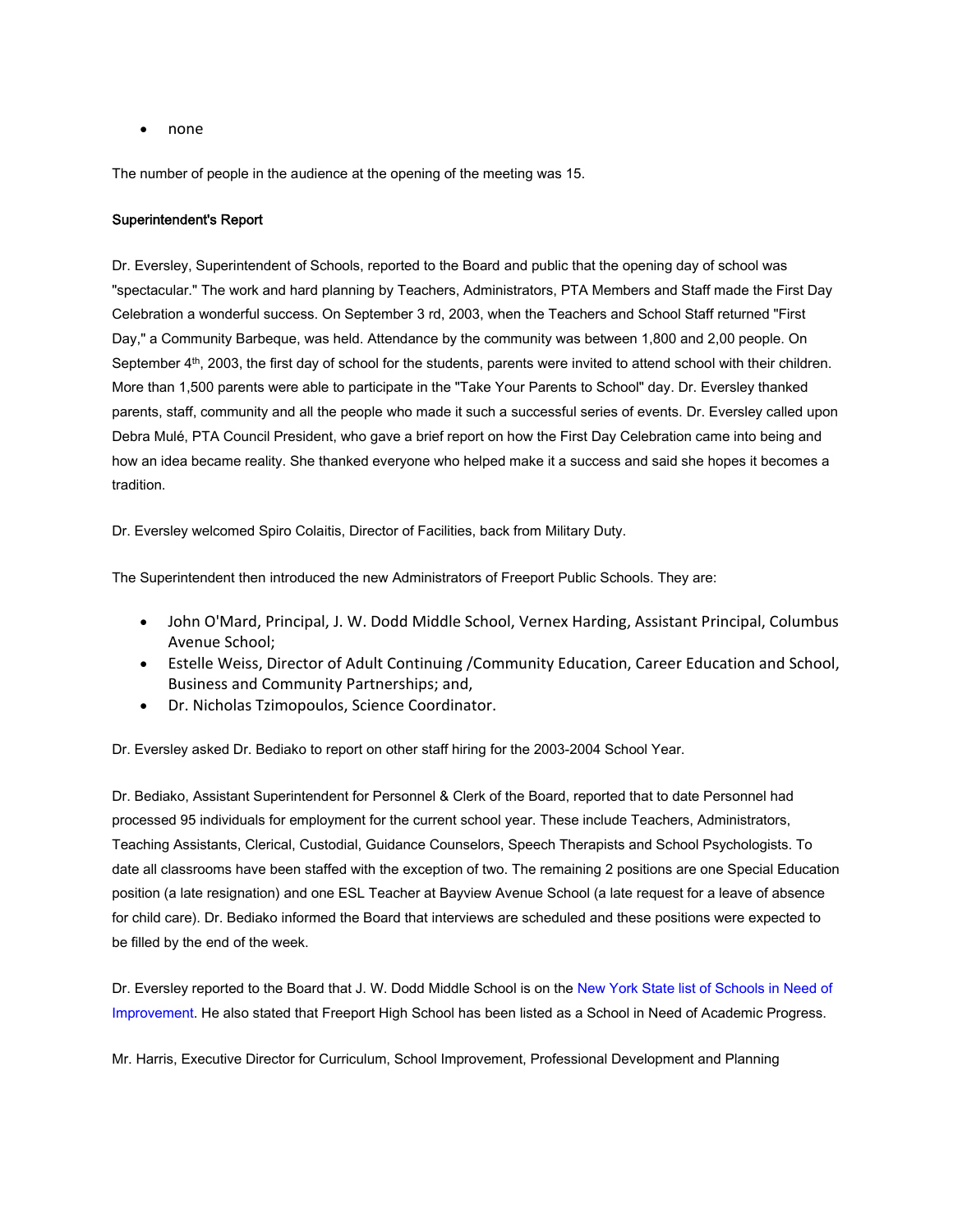discussed the Academic Intervention Services Plan (AIS).

## **Questions From the Public**

At this time, the public was given the opportunity to address the Board of Education on items on the agenda. Each speaker was allowed to address the Board for 6 minutes.

# Board of Education Committee Reports

#### Items for Action

### Approval of CSE and PSE Meetings

Ms. Coward offered the following resolution for adoption:

RESOLVED that the Board of Education hereby accepts the minutes of the meeting of the committees on special education and preschool special education for the following date:

• August 27, 2003

The motion was seconded by Mr. Ellerbe and unanimously carried: Cattano, Coward, Ellerbe, Piñeyro and Raab.

#### First Reading of the 2003-2004 District Academic Intervention Services Plan

Ms. Piñeyro offered the following resolution for adoption:

BE IT RESOLVED that as a first reading the Board of Education of the Freeport Union Free School District hereby acknowledges the receipt of and has had the opportunity to review the 2003-2004 District Academic Intervention Services Plan as attached.

The motion was seconded by Mr. Raab and unanimously carried: Cattano, Coward, Ellerbe, Piñeyro and Raab.

#### Approval of a Capital Improvement and Type II Action

Mr. Raab offered the following resolution for adoption:

Whereas, the Board of Education of the Freeport Union Free School District desires to embark upon a capital improvement project to extend the parking lot at the Administration Building, which involves no change to the building and, therefore, requires classification as Type II action pursuant to the New York State Environmental Quality Review Act (SEQRA); and

BE IT RESOLVED, that the Board of Education of the Freeport Union Free School District, upon examination of all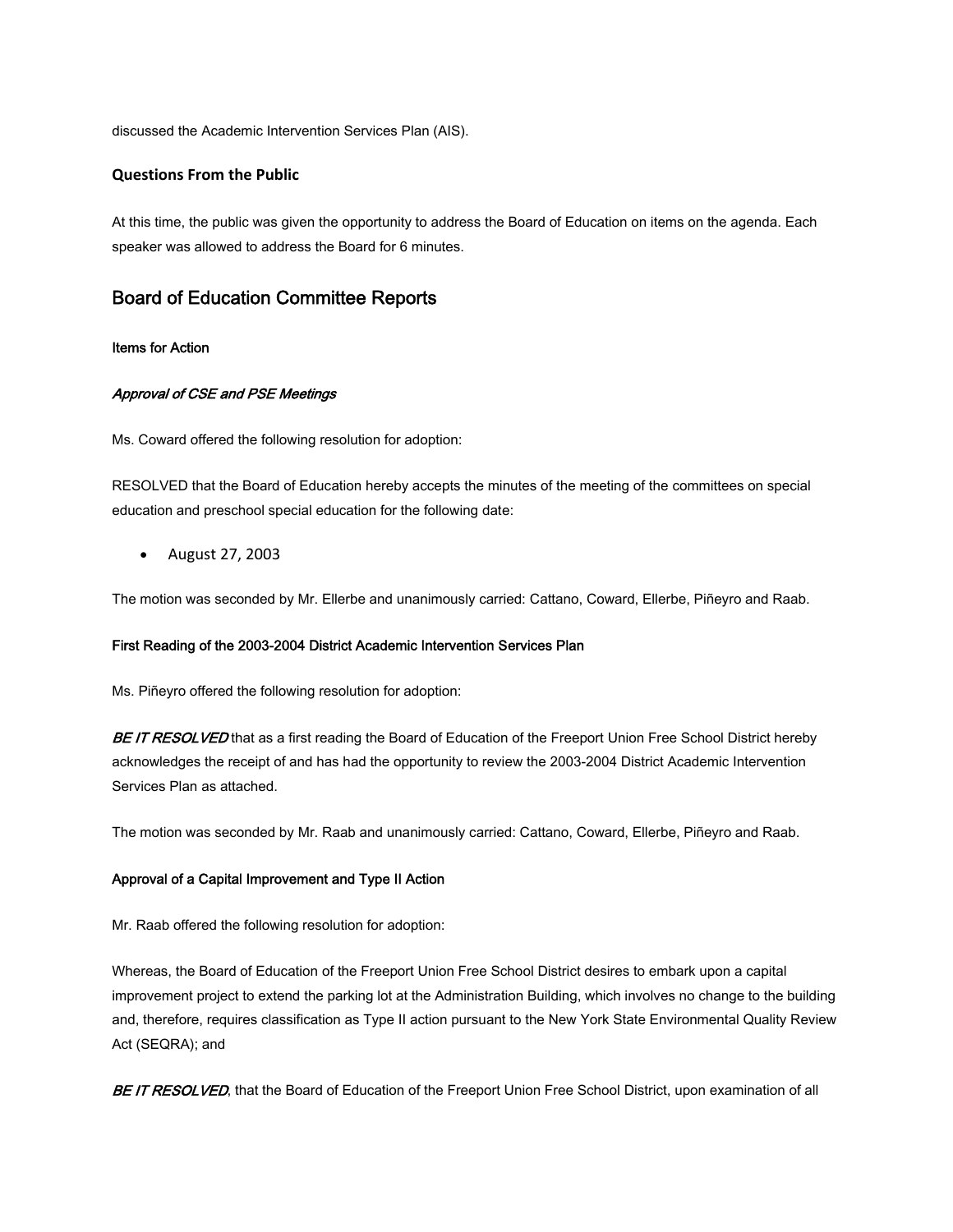information related to the extension or the Parking Lot at the Administration Building, hereby determines that the proposed project is an action classified as a Type II action, which, by definition, has no significant adverse impact on the environment and requires no further environmental review under SEQRA (Section 6 NYCRR 617.5 ( c ) (1)).

The motion was seconded by Ms. Piñeyro and unanimously carried: Cattano, Coward, Ellerbe, Piñeyro and Raab.

#### Authorization for a Scope of Proposed Project

Mr. Ellerbe offered the following resolution for adoption:

BE IT RESOLVED that the Board of Education of the Freeport Union Free School District hereby authorizes the Board President and the Superintendent of Schools to execute the Scope of Proposed Project form in contemplation of the project to extend the Parking Lot at the Administration Building.

The motion was seconded by Ms. Coward and unanimously carried: Cattano, Coward, Ellerbe, Piñeyro and Raab

### Acceptance of a Bid

Caroline G. Atkinson, Bond Project, Heat Exchanger

Ms. Coward offered the following resolution for adoption:

BE IT RESOLVED that Board of Education of the Freeport Union Free School District hereby awards the bids as listed in the attached Bid Award Report for Caroline G. Atkinson, Bond Project, Heat Exchanger as recommended in the attached bid recommendations. Freeport Public Schools reserves the right to increase or decrease quantities of each item as needed.

Mr. Raab seconded the motion, and it unanimously carried: Cattano, Coward, Ellerbe, Piñeyro and Raab.

#### Acceptance of a Bid

Pizzeria Pizza 2003-2004 Bid #520

Mr. Raab offered the following resolution for adoption:

BE IT RESOLVED that the Board of Education of the Freeport Union Free School District hereby awards the following bids as listed in the Bid Award Reports and as recommended in the attached bid recommendations, accepting the lowest responsible bid as per bid specifications, and reserving the right to increase or decrease quantities of each item as needed.

Ms. Coward seconded the motion, and the motion passed. The vote was: